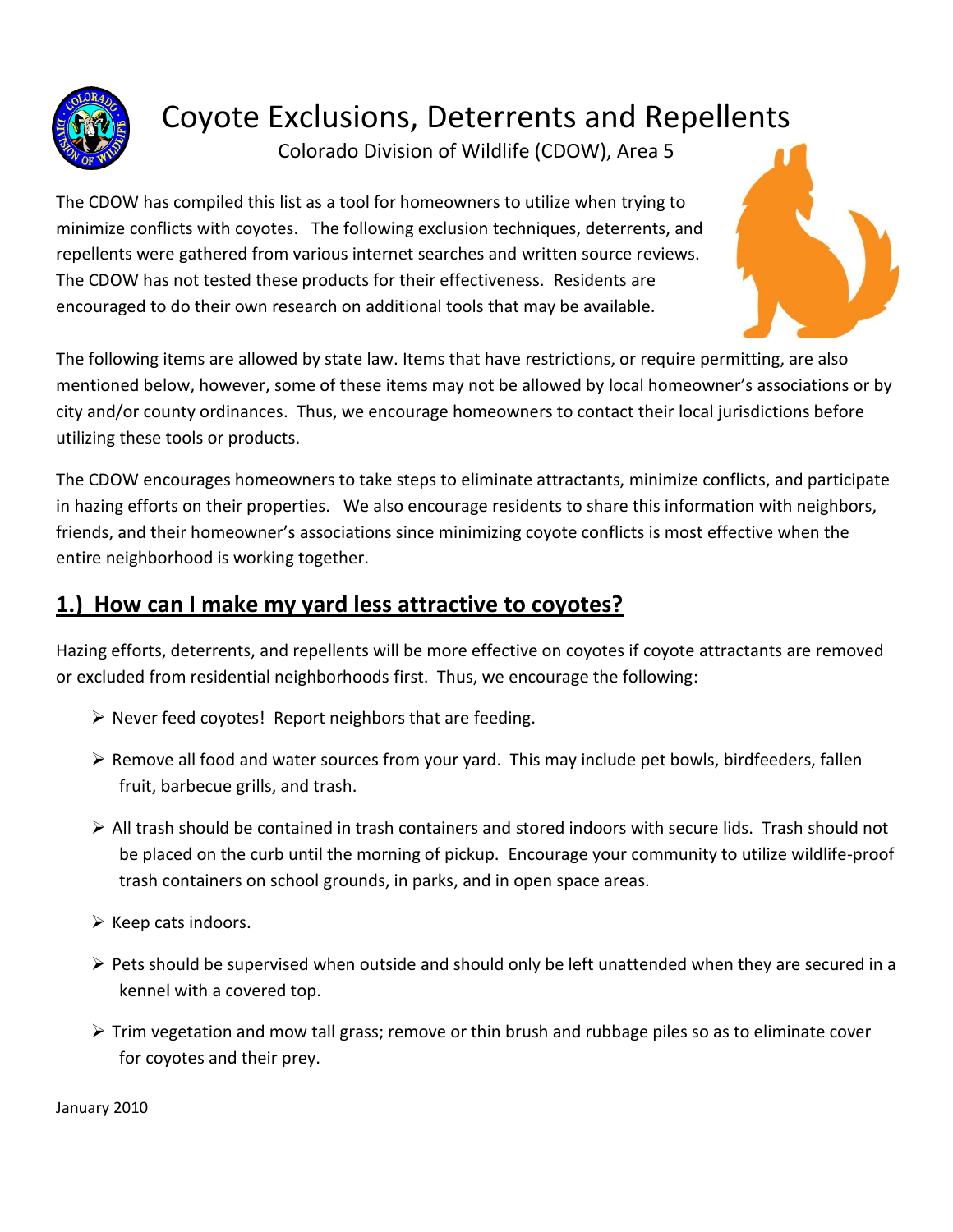- $\triangleright$  Avoid feeding birds. Coyotes will eat the birdseed as well as the birds and rodents attracted by the feeder.
- $\triangleright$  Secure livestock and poultry with wildlife-proof fencing with a secured top.
- $\triangleright$  Completely enclose gardens and compost piles with fencing.
- $\triangleright$  Seal-up openings under porches, decks, and sheds with welded wire that is buried at least 18 inches below the ground.
- Homeowners can encourage local entities to screen culverts and open drainage systems near homes, schools or trails so coyotes cannot access these areas for potential den sites or thoroughfares.
- Please call for a copy of the brochure titled *Your Guide to Avoiding Human-Coyote Conflicts* for more information.

# **2.) How can I deter coyotes from my property?**

The following items may help repel or deter coyotes away from your yard. Some items are squirted through squirt bottles or placed on rags and placed in the area(s) you want the animal(s) repelled from. Others are just placed out periodically if coyotes begin to frequent an area.

Radios, strobe lights, sirens or odor deterrents may help deter the presence of coyotes:

- *Electronic Guard EG* consists of strobe lights and sirens run by a timer. Produced by the United States Department of Agriculture Wildlife Research Center to protect sheep from coyote predation. http://www.aphis.usda.gov/lpa/pubs/fsheet\_faq\_notice/fs\_wseguard.html
- $\triangleright$  Human scent (cologne/perfume). Must be re-applied over time/after rain.
- *The Guardian* ™ deterrent emits different noise frequencies to ward off unwanted wildlife. <http://www.pestrepellerultimate.com/guardian.htm>
- $\triangleright$  Ammonia-soaked rags or apply to an area with a squirt bottle. Must be re-applied over time/after rain.
- $\triangleright$  Motion lighting, strobe lighting, and blinking holiday lights.
- *Scarecrow* ®-a motion detector sprinkler system that shoots a three second blast of water when motion is sensed.<http://www.contech-inc.com/>

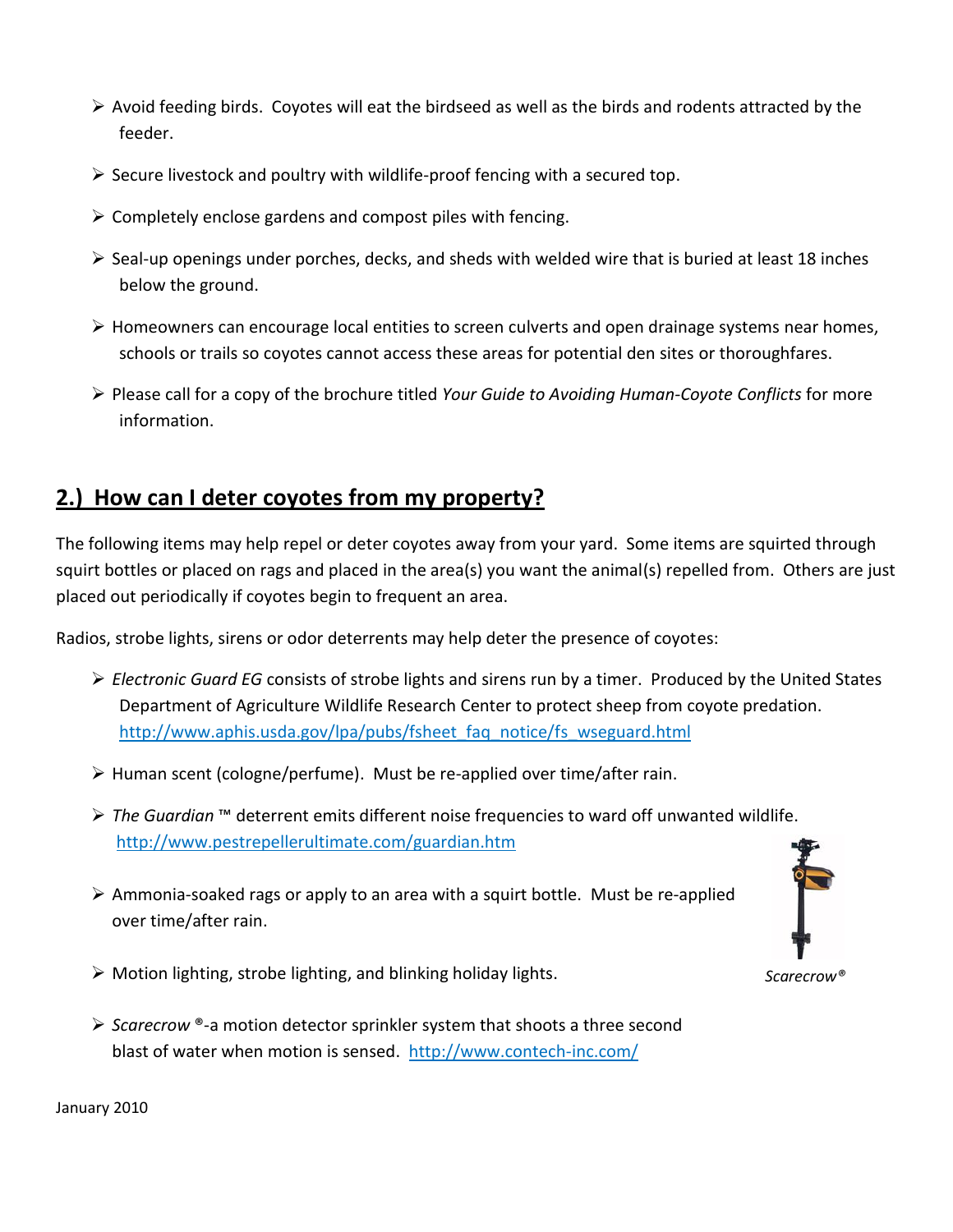- $\triangleright$  Other odor deterrents (such as cayenne pepper or vinegar in water guns or balloons, etc). Must be re-applied over time/after rain.
- *Phantom Deterrent* (lion hiss) Electronic animal deterrent which emits cougar sounds at timed intervals at night. <http://www.qawebsites.com/buyphantomdeterrents.htm>
- *Grannick's Bitter Apple®* taste deterrent. <http://www.bitterapple.com/>
- *Ropel* spray- to help reduce damage caused by chewing or gnawing animals, rodents and birds. [http://www.nixalite.com](http://www.nixalite.com/)
- Make Your Own Deterrent/Scare Device for less than \$50. You will need: One motion detection detector from \$18 to \$39 (180 degree field), one cord connector  $\omega$  \$3, two plug-in sockets @ \$2 x 2, a cord - as long as you want-approx. \$.79/foot, two splice caps @ \$.20, one cord connector to electric box \$.50, and two old radios (set to different stations) or use one radio and one flood light @ \$3. By CDOW volunteer, Jack McGrath



Jack's Deterrent Device

- Wildlife Deterrent Recipes from CDOW volunteers:
	- Wildlife Repellent Recipe by Carol Martino: 1 whole Spanish onion, 1 jalapeno pepper and 1 tablespoon cayenne pepper. Chop up onion and pepper and mix all ingredients together. Boil in 2 quarts of water for 20 minutes. Let cool. Strain water into a container. Spray areas outside where you want wildlife deterred.
	- Magic Formula by Jerry Baker: 8 oz. of any liquid dish soap, 8 oz. of castor oil and one gallon of water. Combine Castor oil and soap until well mixed, then add to one gallon of water and spray entire area in which you want wildlife deterred.
	- Lora's recipe: Combine bottle of distilled vinegar and Tabasco Sauce. Spray entire area in which you want wildlife deterred or place out on rags.

#### **3.) Can I keep coyotes out of my yard?**

Coyotes are incredibly intelligent and adaptable and keeping them out of a yard is extremely difficult. However, by minimizing attractants and utilizing exclusion techniques, their access can be minimized: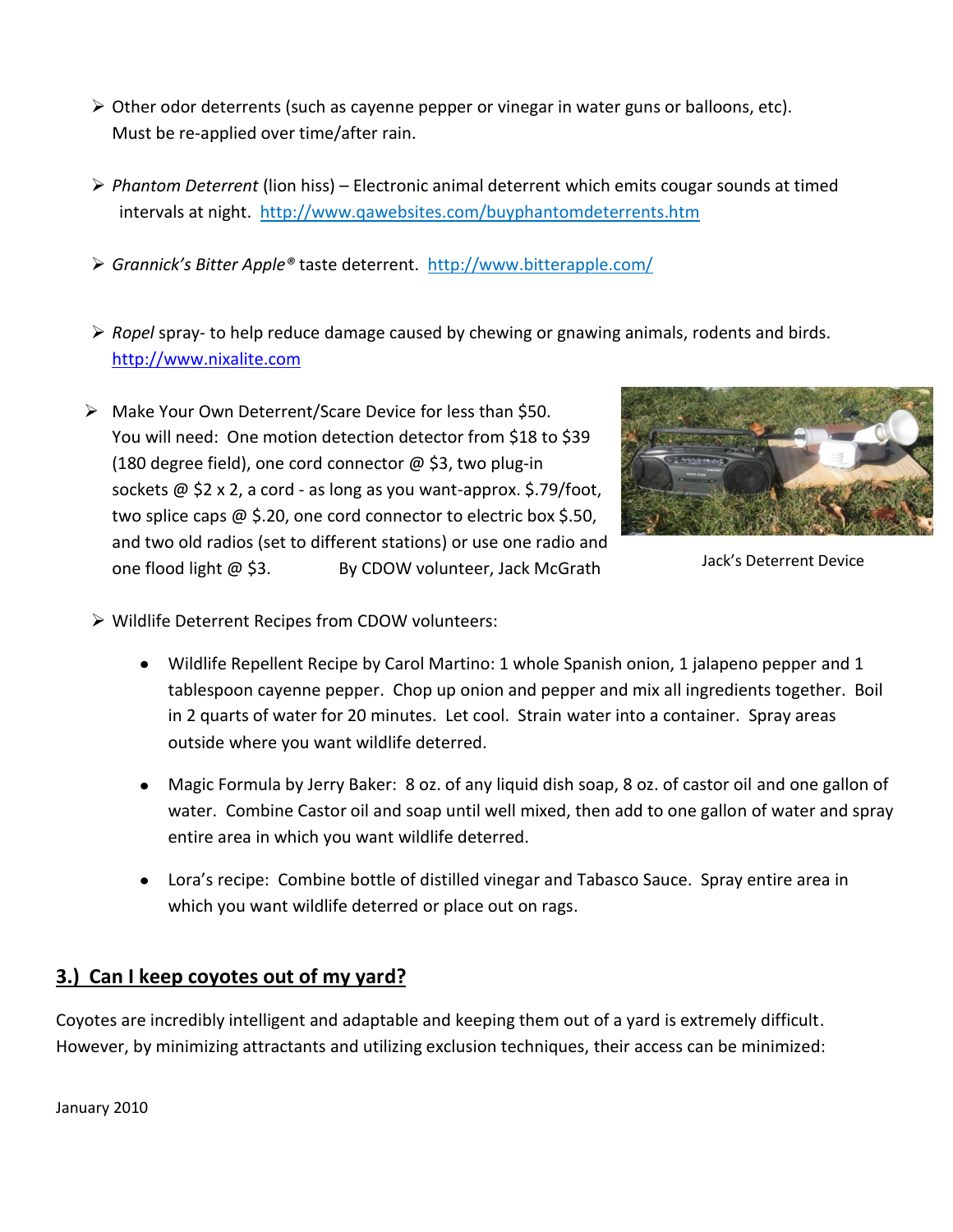- $\triangleright$  A six-foot fence may discourage coyotes from entering your yard but it will not fully exclude them.
- $\triangleright$  A six-foot fence can be improved upon in two ways. First, add a buried apron, approximately 18 inches deep, so coyotes can't dig under. Secondly, add a roller (see Coyote Roller below) or fence extension. Fence extensions can prohibit coyotes from jumping over a 6-foot fence. The top of the fence should consist of woven-wire extending out from the top of the fence approximately 15 inches.



- $\triangleright$  Close all pet doors at night to exclude coyotes, and other wildlife, from your house.
- $\triangleright$  Utilize dog runs/kennels with a covered top.
- *Coyote Roller-* Rollers that can be applied to the top of a six foot fence to eliminate a foot-hold necessary for coyotes to clear the fence. http://www.coyoteroller.com/home





# **4.) How do I haze coyotes out of my yard/away from me?**

Scare/haze coyotes out of your yard or away from you if they approach too closely. Hazing efforts will be less effective on coyotes if attractants are not removed or excluded. Share this information with neighbors, friends and your homeowner's association since hazing efforts are most effective when the entire neighborhood is working together. If you are removing attractants and hazing coyotes from your property, but your neighbor is attracting coyotes, your efforts will be futile. The below items are most effective if multiple and various techniques are employed:

- $\triangleright$  If you are approached by a coyote, do not run or turn your back on it. Be as big and loud as possible.
- $\triangleright$  Wave arms and yell in an authoritative voice.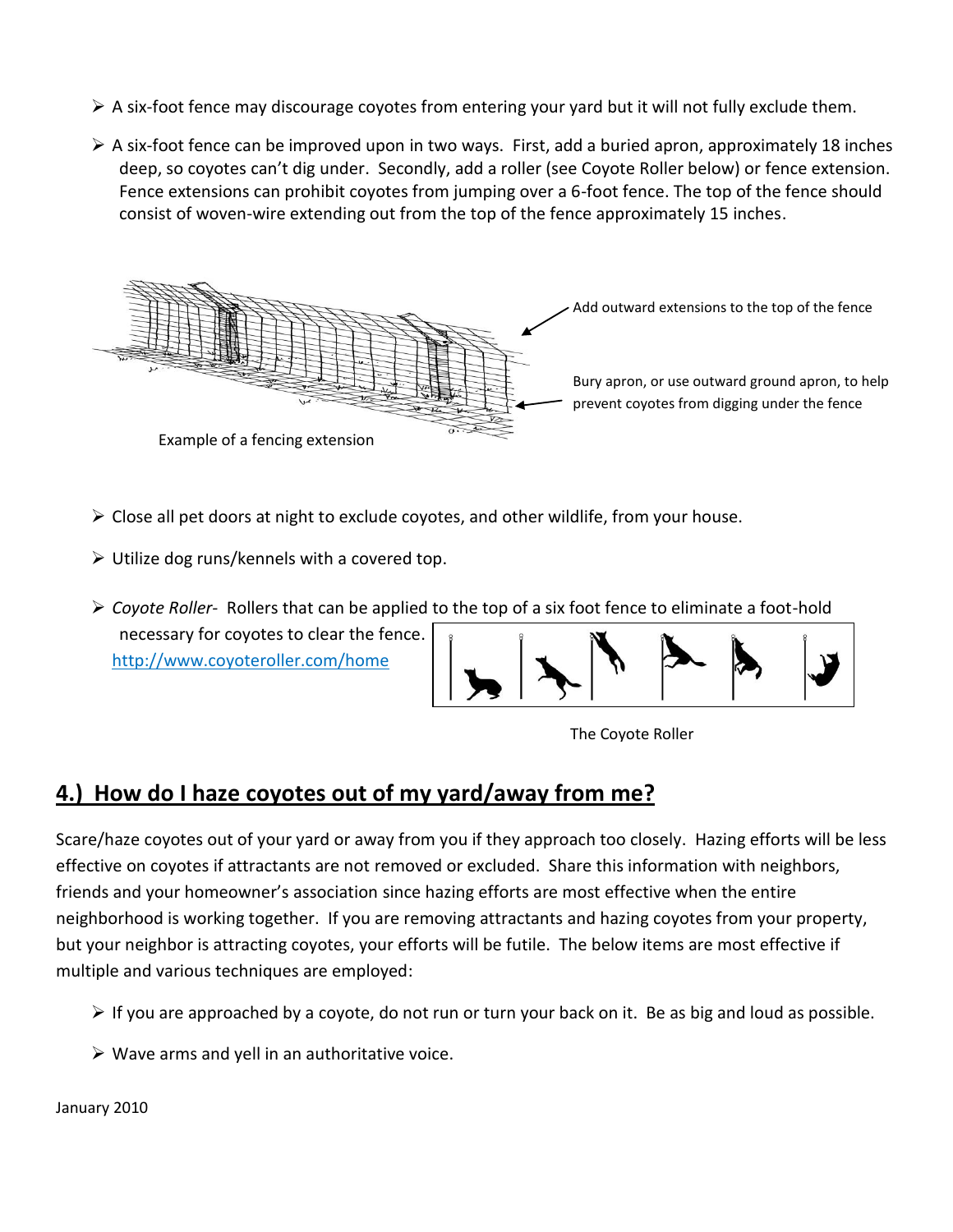- $\triangleright$  Turn on sprinklers or spray coyotes with a garden hose.
- $\triangleright$  Spray coyotes with a water gun filled with water or vinegar.
- $\triangleright$  Throw rocks, sticks, tennis balls or anything else you can find.
- $\triangleright$  Bang pots and pans together.
- $\triangleright$  Sling a rock using a slingshot.
- $\triangleright$  Turn on flood lights.
- Shake or throw a *Coyote Shaker,* which is a soda can filled with pennies or pebbles and sealed with duct tape.

[http://www.ci.paradise-valley.az.us/police/coyote\\_faq.html#four](http://www.ci.paradise-valley.az.us/police/coyote_faq.html#four)

- $\triangleright$  Make noise with an air horn, whistle, starter pistol or other noise maker.
- $\triangleright$  Spray coyote with pepperspray. Read all warning labels before use.
- Spray coyote with citronella spray such as the *Sprayshield™* product. http://www.premierpet.com/
- Utilize a paintball gun to scare them off. The intent is to scare, not injure them. An injured coyote can cause more conflicts in your neighborhood.

# **5.) How can I protect my pets from coyotes?**

- $\triangleright$  See all above recommendations for additional ideas.
- $\triangleright$  Remove all attractants from your yard (see section #1).
- $\triangleright$  Utilize exclusionary fencing (see section #3).
- $\triangleright$  Leash pets with a 6 foot leash while walking them.
- $\triangleright$  Keep cats indoors. If you choose to have outdoor cats (not recommended), install cat post (see below) and bring cats inside at night.
- $\triangleright$  Install cat posts for outside cats. Posts should be at least 7 feet tall and made out of a material that a cat can climb, with enough space on top for the cat to sit.

January 2010

Slingshot





Keep pets on a leash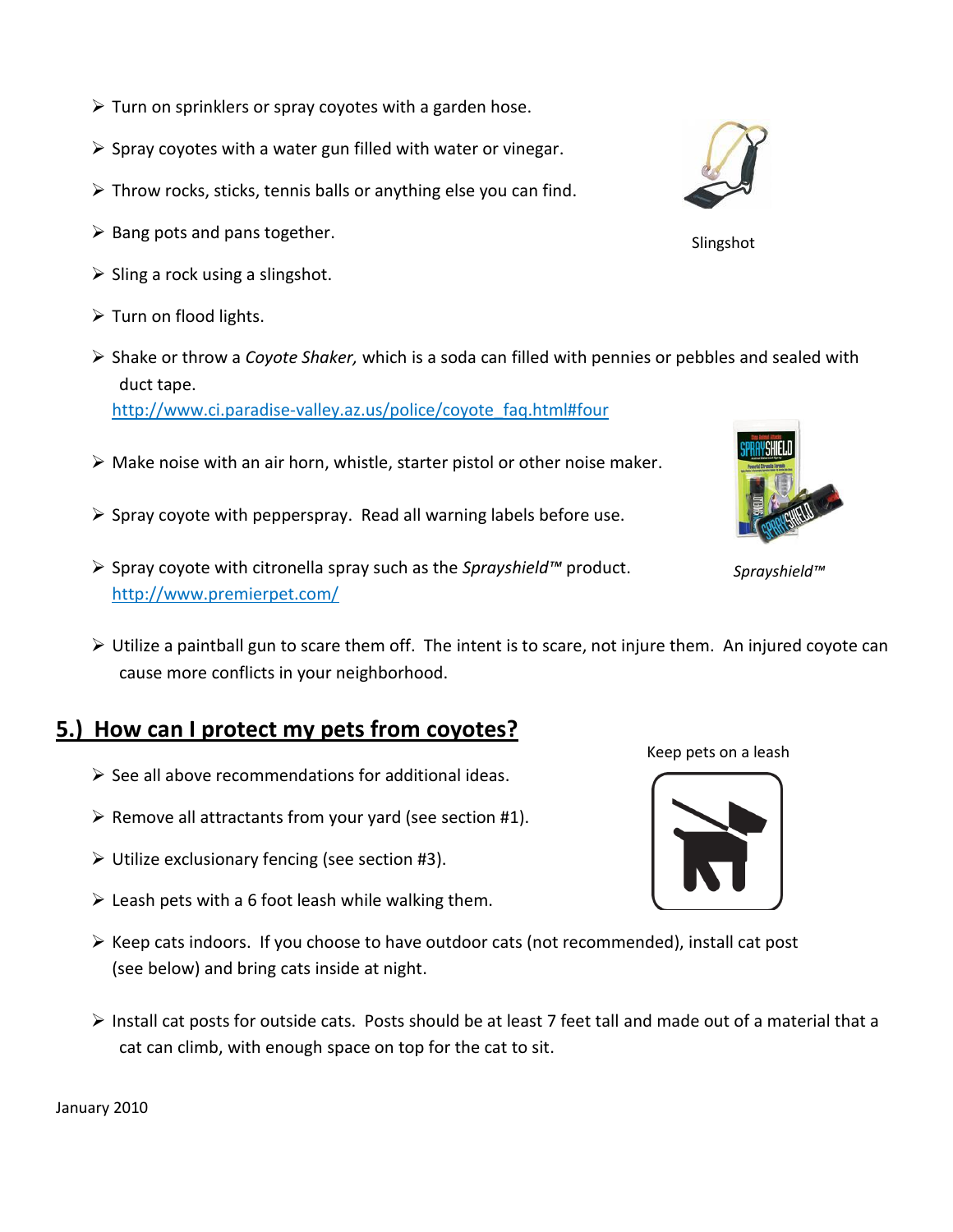- $\triangleright$  Pets should not be left unattended outside unless in a kennel with a secured top.
- $\triangleright$  Close all pet doors at night to exclude coyotes, and other wildlife, from your house.
- $\triangleright$  Do not allow your pets to "play" or interact with wildlife.

### **6.) What should I do if I am concerned about encountering a coyote?**

Coyotes live statewide and you may encounter one anywhere. Be prepared!

- $\triangleright$  Be alert of your surroundings and keep children and pets nearby.
- $\triangleright$  Know what to do if a coyote approaches you (see section #4).
- $\triangleright$  Plan activities during daylight hours when coyotes are less active.
- $\triangleright$  Walk with a walking stick.
- $\triangleright$  Keep a deterrent spray handy.
- $\triangleright$  Carry a noise maker or rocks to throw.
- $\triangleright$  Avoid known or potential den sites and thick vegetation.

# **7.) What do I do to protect my livestock from coyotes?**

Corrals, high fencing, electric fencing, pasture selection, herders, and guard animals (llamas, donkeys, and guard dogs) may help with livestock protection. A more detailed list of tools for livestock protection can be obtained through the Department of Agriculture or by calling the CDOW and requesting a mailing with more information specific to managing coyotes on agricultural lands.

# **8.) What lethal control methods are available for coyotes?**

Some of these items may not be allowed by local homeowner's associations or by city and/or county ordinances. Thus, we encourage homeowners to contact their local jurisdictions before utilizing these tools or products. Any lethal control should target the specific coyote, or group of coyotes, causing the damage. Please contact a CDOW office to request the handout titled *Nuisance Wildlife Laws in Colorado.* This handout covers the state laws in regards to lethal control of nuisance wildlife.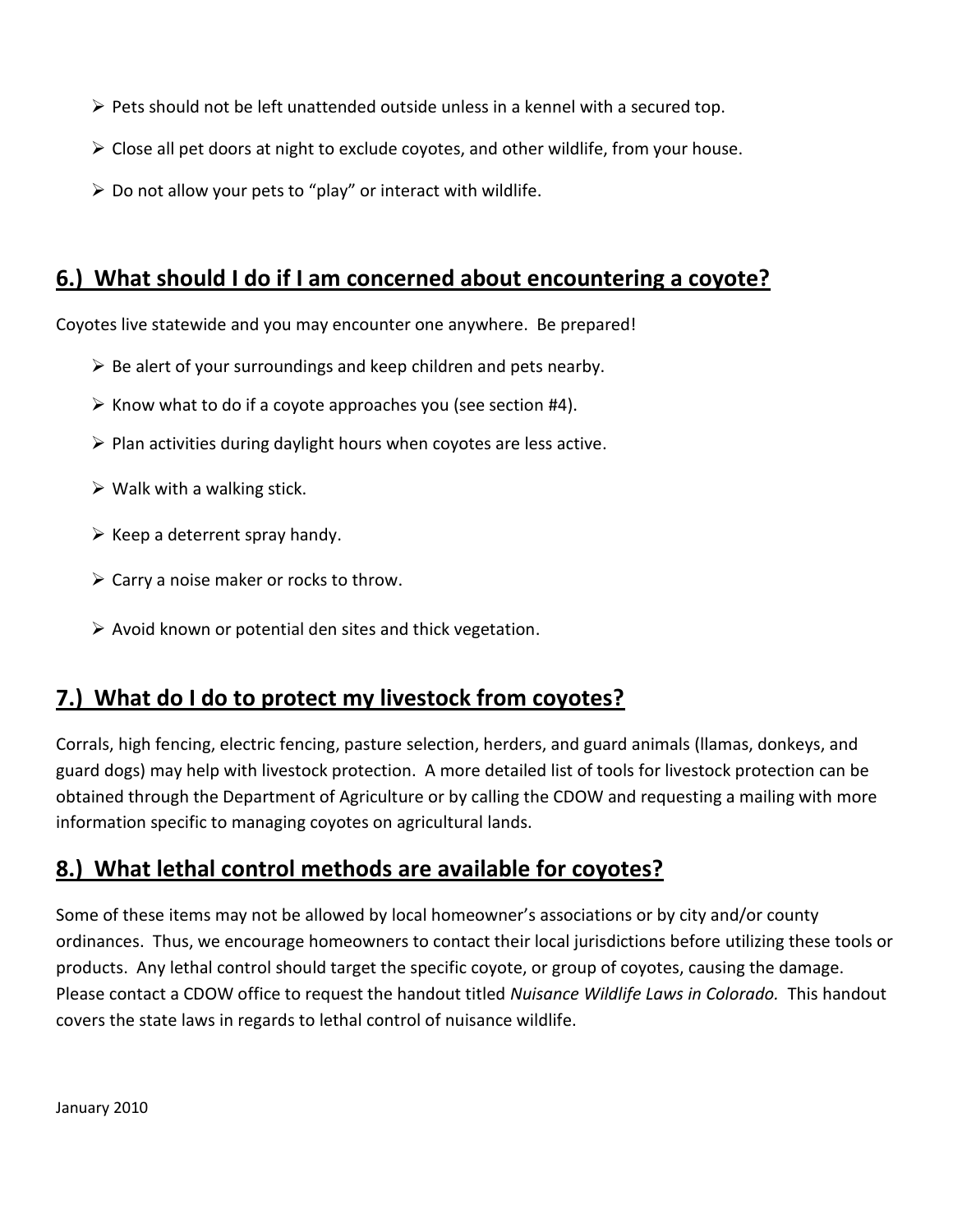The CDOW classifies coyotes as a small game and furbearer species and can be hunted year round with an unlimited bag and possession limit. Please contact a CDOW office to request a copy of the current *Small Game Brochure.*

When causing damage, coyotes can be taken on private lands without a hunting license. The information below is intended to provide property owners (which can include private property owners, homeowner's associations, park jurisdictions, municipalities and counties), and their agents, with tools that may be available to them if lethal control is desired:

- $\triangleright$  Live trapping followed by lethal control -- Relocation is not allowed
- $\triangleright$  Shooting -- firearms/archery
- $\triangleright$  Calling and shooting -- can use electronic or mechanical calls to lure coyotes within range
- $\triangleright$  Gas cartridges for den removal -- must meet human safety or agriculture exemptions under state law and have appropriate permit: contact the Department of Agriculture for more information
- $\triangleright$  Sodium Cyanide used in M44 ejector device -- must meet human safety or agriculture exemptions under state law and have appropriate permit: contact the Department of Agriculture for more information
- $\triangleright$  Leghold traps followed by lethal control/shooting --must meet human safety or agriculture exemptions under state law and have appropriate permit
- $\triangleright$  Snares followed by lethal control/shooting -- must meet human safety or agriculture exemptions under state law and have appropriate permit

# **9.) What can I do if there is a coyote den nearby?**

If the den is located in open space/park lands: Notify the managing authority for that property so they are aware of the coyotes' presence. Whoever manages that land can make the determination on whether they want the den on their property or not. (Please note: coyotes hazed from their den site(s) will likely find/create another den in close proximity which could be in a worse location than the first.) The CDOW can provide signs that entities can post to notify people that coyotes are active in the area.

If the den is located on private property: The homeowner makes the determination on whether they want the den on their property or not. The landowner may choose to leave the den alone or haze the coyotes out of the area and then destroy the den once the coyotes leave it.